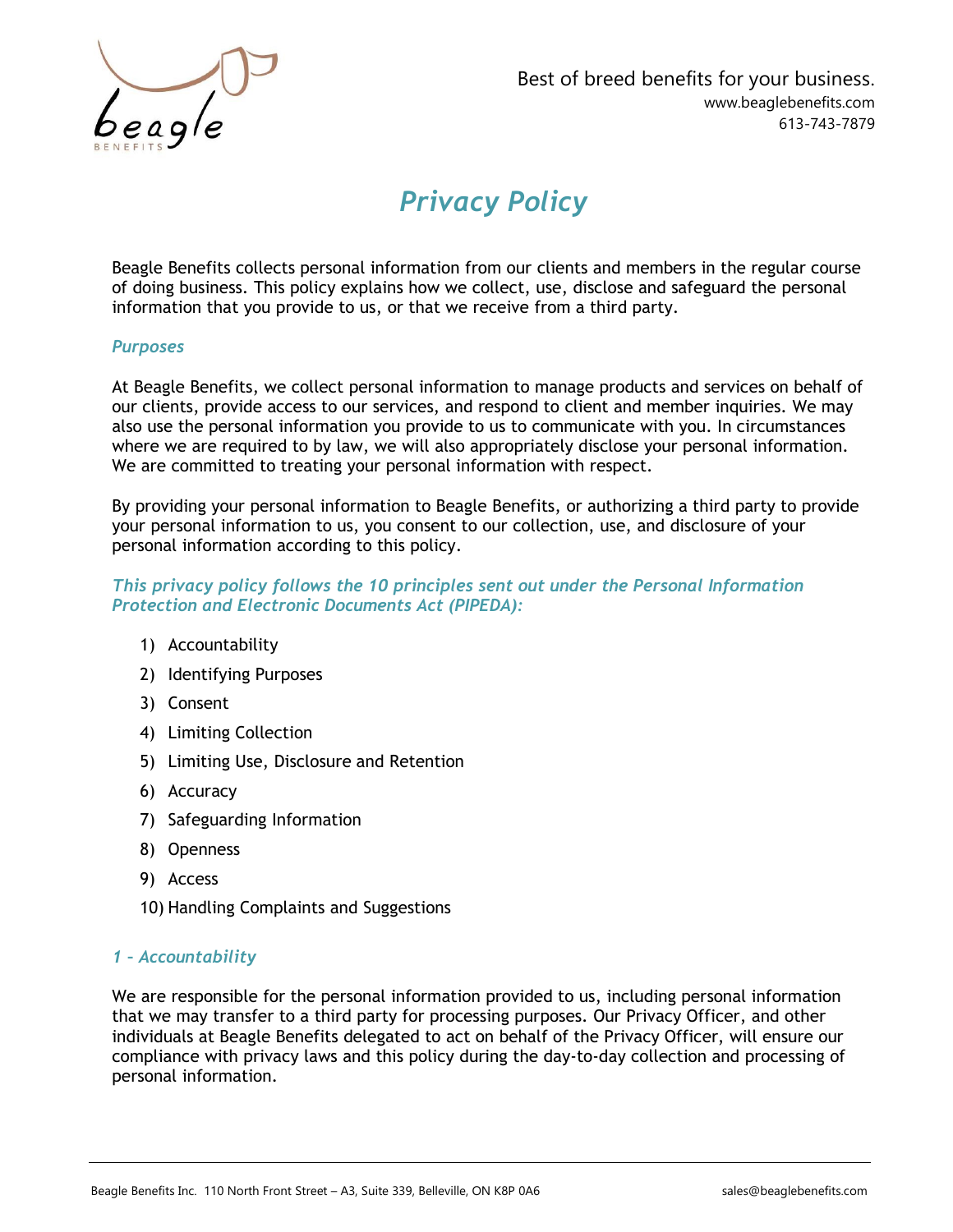

# 2 - Identifying Purposes

We will identify the purposes for collecting personal information when the information is collected, or beforehand. Information is generally collected through application or claim submissions.

For the purpose of providing individual insurance products, we confidentially convey your personal information to insurers through a wholesale organization known as a Managing General Agency (MGA) who are contracted to provide sales support, as well as any third party service providers that the MGA may engage to assist in the provision of the sales support.

For the purpose of providing specialty workplace accident insurance products and associated disability case management services, we confidentially convey your personal information to the insurer and to your contracted disability case management provider.

When you elect pre-authorized debit payments for the group insurance products and services that we administer, we confidentially convey your personal information to a third party payment processor.

## 3 – Consent

We will collect, use, or disclose personal information only with your consent, unless otherwise required or permitted by law. Methods for requesting consent may vary; however, we will obtain your express consent in the case of sensitive personal information. This may include health information. If personal information is required for a new purpose after it has been collected, we will request additional consent. Provincial privacy laws and PIPEDA allow for exceptions where obtaining consent would be inappropriate.

# 4 - Limiting Collection

We will limit the collection of personal information to that which is necessary for the identified purposes.

# 5 - Limiting Use, Disclosure and Retention

Personal information will only be used or disclosed for the identified purposes, unless you have otherwise consented, or as required or permitted by law. We will securely erase or destroy personal information in accordance with applicable legal, regulatory, or business requirements once the information is no longer required for the identified purposes.

#### 6 – Accuracy

Every reasonable effort will be made to maintain your personal information completely and accurately.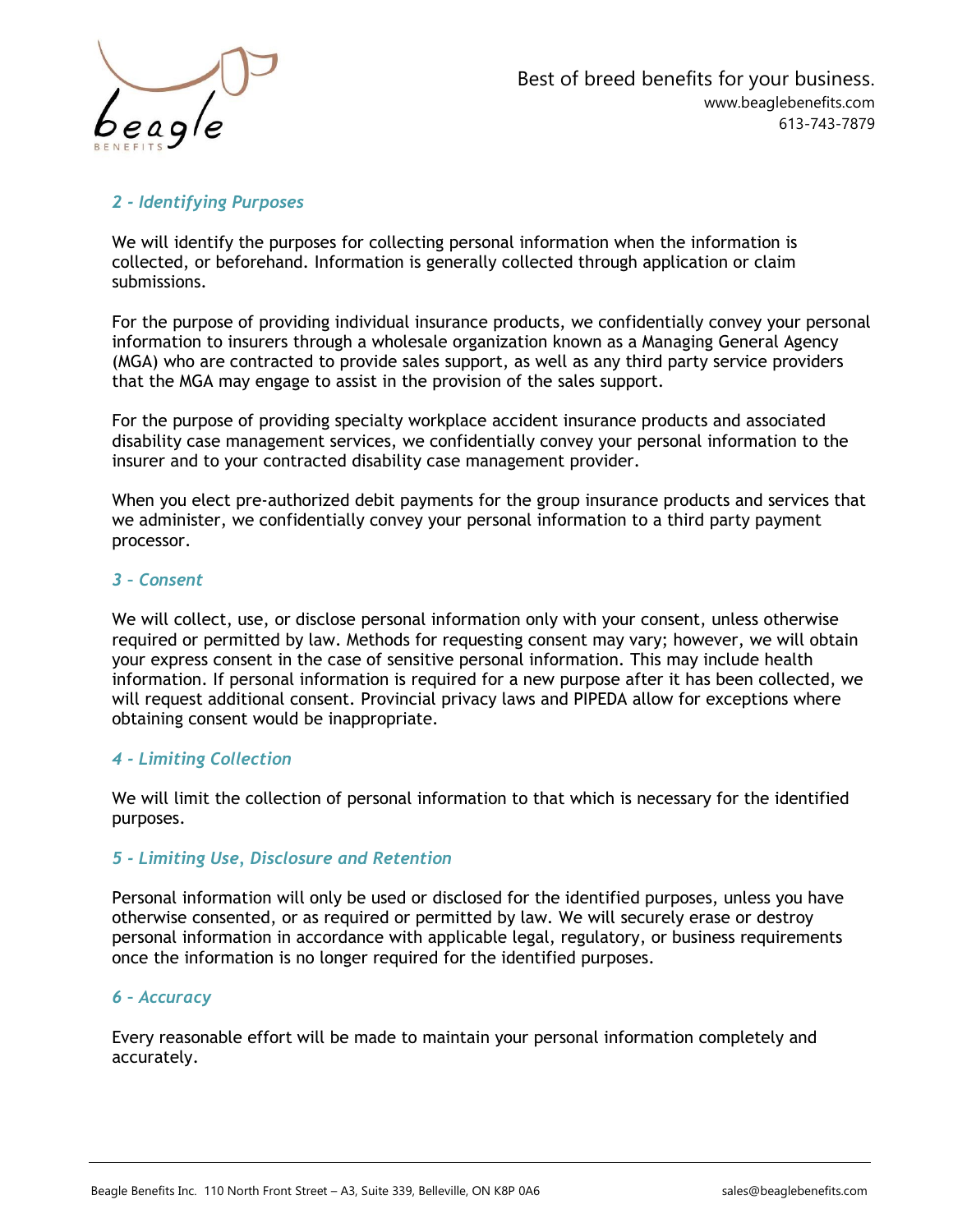

7 - Safeguarding Information

We will follow and apply industry standard security safeguards to protect your personal information. These safeguards will include physical measures such as off-site backups, organizational measures such as limited access, and technological measures such as password protection.

# 8 – Openness

We are happy to respond to member or client questions about this privacy policy, and to make a copy of the policy available to you.

## 9 – Access

You are entitled to request details of :

- i. the type of personal information collected,
- ii. the use of your personal information both in the past, and potentially in the future, and
- iii. any disclosure of your personal information to any third parties.

You may request corrections or updates to your personal information if appropriate. For legally permissible reasons, we may be unable to provide access to your personal information, and in this case we will advise you of the reason.

#### 10 - Handling Complaints and Suggestions

Please contact us with any inquiries about this policy at:

Beagle Benefits Inc. Privacy Officer 110 North Front Street – A3 Suite 339 Belleville, ON K8P 0A6 Phone: 613-743-7879 Email: admin@beaglebenefits.com

#### Types of Information

We may collect the following types of personal information:

- • Name
- • Address
- ● Postal code
- $\bullet$   $\bullet$  E-mail address
- $\bullet$   $\bullet$  Date of birth
- $\bullet$   $\bullet$  Gender
- **Earnings**